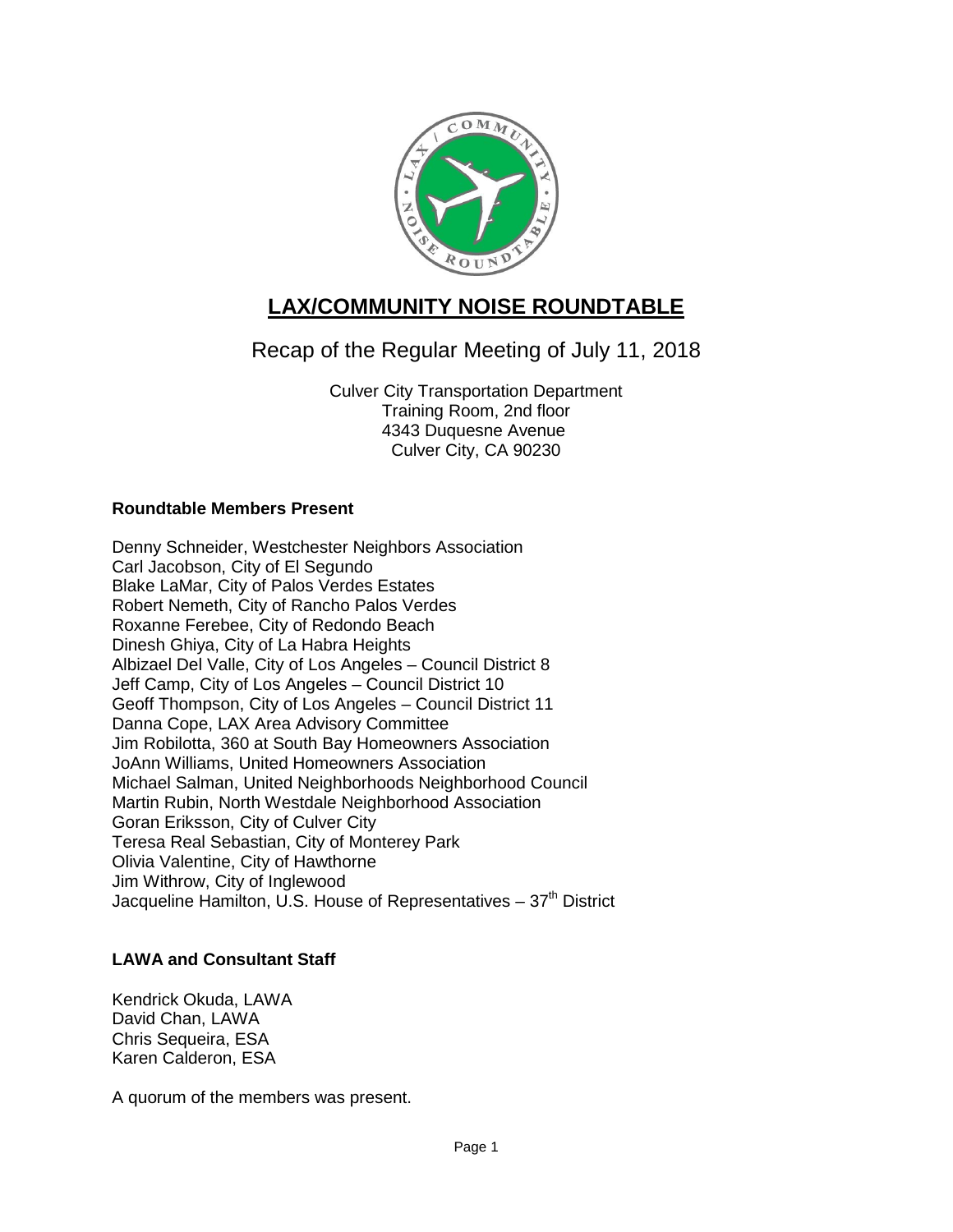# **1. Welcome/Review of the Meeting Format**

Roundtable Alternate Facilitator Chris Sequeira welcomed the members and public and indicated his role was to ensure all participants stay on topic to keep meeting on schedule.

#### **2. Call to Order, Pledge of Allegiance, and Identification of Those Present**

Chairman Schneider called the meeting to order. Roundtable Members introduced themselves and said the Pledge of Allegiance.

#### **3. Comments from the Public**

Chairman Schneider called for public comments with two-minutes allotted for each speaker.

A Rancho Palos Verdes resident commented on the reduction of aircraft noise in his community after working with the FAA directly, and also noted the importance of having an independent analysis of the noise issue.

A West Adams resident commented on concerns related to potential future expansion of LAX enabled by the implementation of Metroplex.

Three Culver City residents commented on how the sizes of planes, altitudes, and other factors increase aircraft noise and on the community's initiation of an ad hoc committee.

A representative from the Southwest Neighborhood Council commented on a letter sent to LAWA and the South Coast Air Quality Management District regarding aircraft noise and pollution affecting his area.

#### **4. Roundtable Membership**

LAWA staff member David Chan acknowledged Roxanne Ferebee as the new representative from the City of Redondo Beach.

Mr. Chan presented the membership request from 360 at South Bay Homeowners Association listing Jim Robilotta as the representative.

Member Salman made a motion to approve the addition of 360 at South Bay Homeowners Association to the Roundtable, with Jim Robilotta as the representative. The motion was seconded and passed unanimously.

#### **5. Election of Roundtable Chair and Vice-Chair for Two-Year Term**

Member Salman introduced his role as Nomination Chair, explained the nomination and voting process for Chair and Vice-Chair, noted that those roles require greater efforts to be effective in addressing current noise issues, and called for nominations. He asked that each nominee present for two minutes on their vision for the Roundtable. Chair Denny Schneider and Vice Chair Carl Jacobson volunteered to continue serving in their current positions. A few other nominations were made by Roundtable members, but were declined by the nominees.

As Denny Schneider for Chair and Carl Jacobson for Vice Chair were the only standing nominations, the Roundtable approved the re-appointments of these two officers for another two-year term.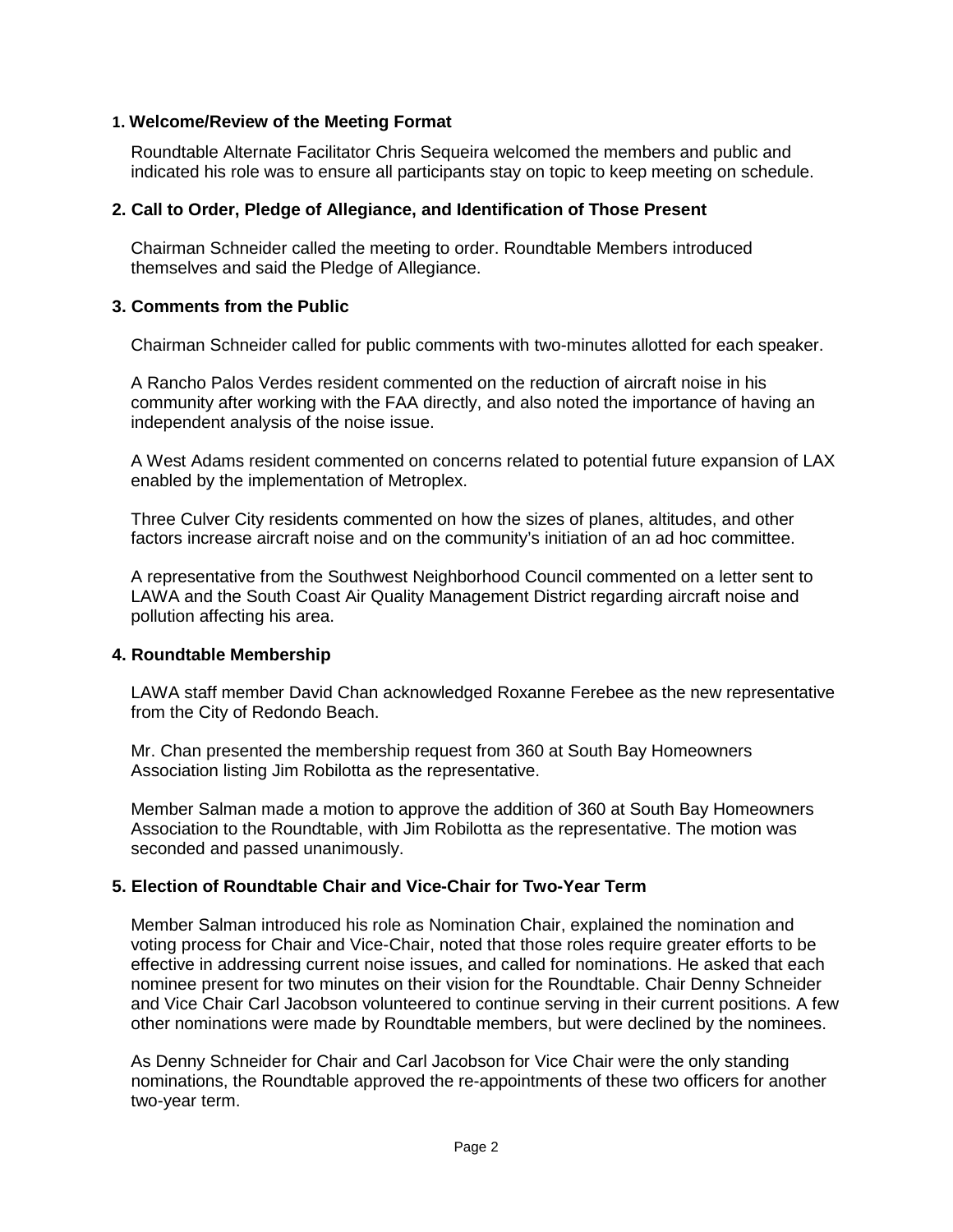# **6. Discussion/Consideration of Amending By-Laws to create a 2nd Vice-Chair as another Officer of the Roundtable**

Chairman Schneider stated his interest in amending the bylaws to create a second Vice-Chair to be in charge of communications and distributing information on behalf of the Roundtable. Member Real Sebastian suggested forming an ad hoc committee to review the bylaws in their entirety for other potential updates. Member Eriksson suggested that given the urgency to create the position of second Vice-Chair, the committee could work on amending the bylaws to create this position first and then focus on reviewing the bylaws in their entirety.

As a result of discussions, Chairman Schneider created a Bylaws Ad Hoc Committee to: 1) consider the need for a second Vice Chairman and recommend new Bylaws language if a change is needed, and 2) review the Bylaws in their entirety and propose language for any required updates. Member Camp volunteered to participate in this committee. Chairman Schneider requested that additional Roundtable members interested in volunteering on this committee email him directly.

# **7. Report from LAX Metroplex/Wide Area Ad Hoc Committee**

The Chair of the Ad Hoc Committee, Member Thompson, briefed the Roundtable on altitude data trends for the DAHJR waypoint, the Ad Hoc Committee's meetings with the FAA on May  $8<sup>th</sup>$ , May 17<sup>th</sup> and July 9<sup>th</sup>, and potential ways of raising altitudes of North Downwind aircraft arrival operations through charted visual flight procedures (CVFPs).

Key points of Member Thompson's presentation are as follows:

- May and June data for the DAHJR waypoint did not show a significant change in the percentage of flights flying at or below 6,000 ft.
- The FAA started advertising the Required Navigation Performance (RNP) approach via ATIS as the preferred approach between 1 AM and 5 AM in May 2018 as a way to promote usage of this procedure.
- Starting August 31, 2018, the FAA will begin assigning all arrival flights at a minimum of 5,000 ft. over DAHJR between 1 AM and 5 AM.
- The FAA would not advance the timeline for implementing the Terminal Sequencing and Spacing (TSAS) tool at So Cal TRACON in order to increase usage of the RNP approach.
- The FAA has not analyzed the flight audio recordings to determine why altitude restrictions are not being met.
- The Ad Hoc Committee has filed a Freedom of Information Act (FOIA) request to obtain a copy of the FAA's So Cal TRACON Standard Operating Procedures (SOP) to better understand the air traffic control procedures. Member Hamilton is also working with the two California senators and three local U.S. Congress members to submit a joint letter requesting the SOP from the FAA.
- Member Thompson noted that a CVFP can potentially be used for to improve altitudes for aircraft not equipped to fly RNP procedures. He noted that LAX had CVFPs such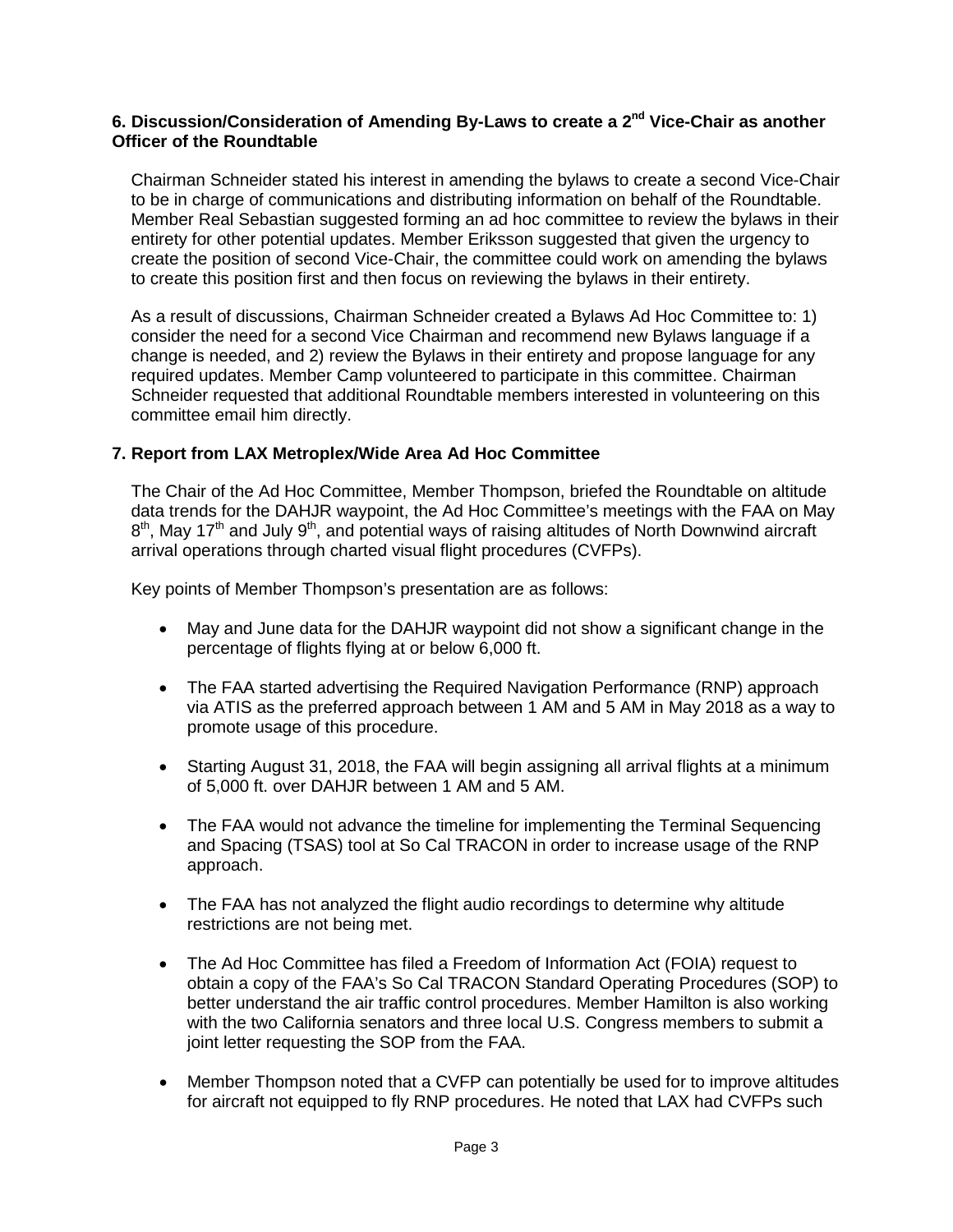as the Stadium Visual Rwy 24L/R, but these procedures were discontinued. The Ad Hoc Committee has requested an explanation from the FAA as to why these CVFPs were discontinued.

David Chan noted that a CVFP may not be effective in promoting more aircraft to follow prescribed route or altitude since the airlines and the FAA are moving toward using satellitebased navigation procedures and air traffic controllers always have the option of vectoring aircraft off any procedures as necessary to coordinate air traffic flow and maintain aircraft separation requirements. Certain members noted that they are aware of the air traffic control vectoring requirements.

Member Salman made a motion to the Roundtable to request that FAA revive or create LAX north arrival CVFPs. The motion was seconded and passed.

Member Salman made a second motion that would have the Roundtable ask LAWA to request that FAA revive or create LAX north arrival CVFPs. Members discussed whether it was premature to request for the CVFP to be reinstated without knowing why it was discontinued. Member Real Sebastian made a motion that replaced Member Salman's second motion that gives the Metroplex Ad Hoc Committee the authority to act on behalf of the Roundtable to request that LAWA ask the FAA to revive or create new LAX north arrival CVFPs after receiving clarification from FAA regarding the discontinuation of these CVFRs. The motion was seconded and passed.

# **8. Consideration of Supporting inclusion of Certain Aircraft Noise Provisions in Senate version of FAA Reauthorization Bill**

Mr. Sequeira briefed the Roundtable on the status of the FAA Reauthorization Act of 2018 in Congress and asked the Roundtable to consider supporting the inclusion of some of the House bill aircraft noise provisions into the Senate version of the FAA Reauthorization Bill.

Member Hamilton made a motion for the Metroplex Ad Hoc Committee to draft a letter to the Senate recommending aircraft noise provisions in the US House version of the FAA Reauthorization Act of 2018 be considered and/or modified for the US Senate version of the bill. The motion was seconded and carried.

# **9. Identification and Selection of Upcoming Roundtable Meeting Locations**

Members discussed altering meetings locations in order to visit the different jurisdictions that compose the Roundtable.

After discussion, the Roundtable decided to hold the September  $12<sup>th</sup>$  meeting in Hawthorne (pending availability) at 6:30 pm PDT and the November meeting at 6:30 pm PDT in Monterey Park.

# **10. General discussion of administrative support by the Roundtable**

Chairman Schneider discussed ways in which the member cities could provide administrative support to the Roundtable operation, such as hiring a technical consultant, and asked for support from the Roundtable members. Member Eriksson suggested the Roundtable should come up with a concrete sum of how much money would be required to hire a consultant and suggested creating an Ad Hoc Committee for this purpose. Member Eriksson also agreed to